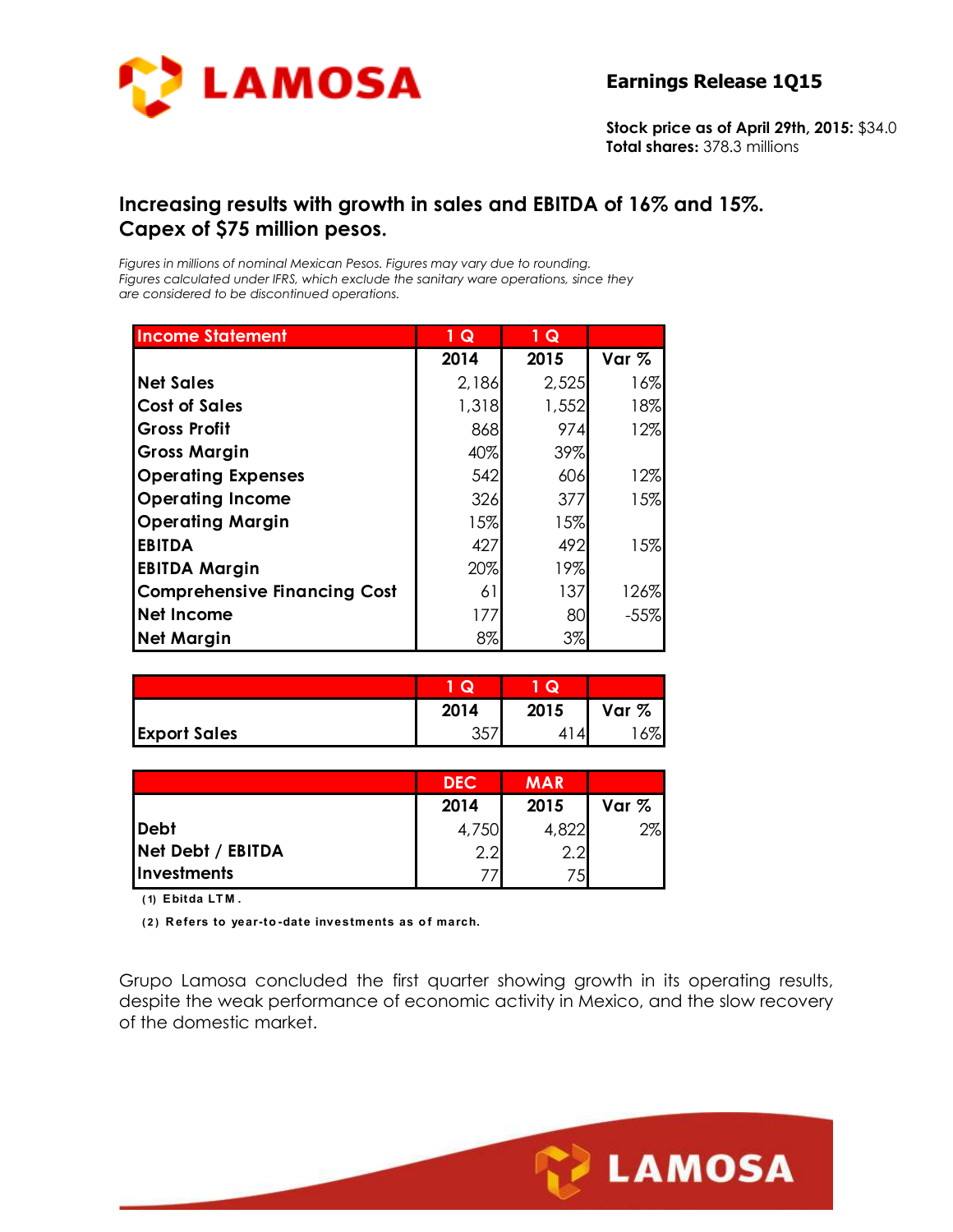

**San Pedro Garza García, Nuevo Leon, Mexico, April 29th, 2015.** Grupo Lamosa, announces its results related to the first quarter of 2015.

#### *Figures in millions of Mexican Pesos. Figures may vary due to rounding.*

#### **SALES**

Total sales of the company amounted to \$2,525 million Pesos, which represented an increase of 16% compared to revenues of \$2,186 million recorded during the first quarter of 2014. It is important to mention that due to the signature of an agreement to the divestiture of the sanitary ware business by the end of last year, the results exclude the operations of such business according to international financial reporting standards applicable to this type of transactions considered as discontinued operation.



## **EXPORT SALES**

Export sales totaled \$414 million, representing 16% of consolidated sales and 16% growth when compared to the first quarter of 2014. The housing recovery in the United States and the depreciation of the Peso against the US dollar, influenced favorably to this growth.

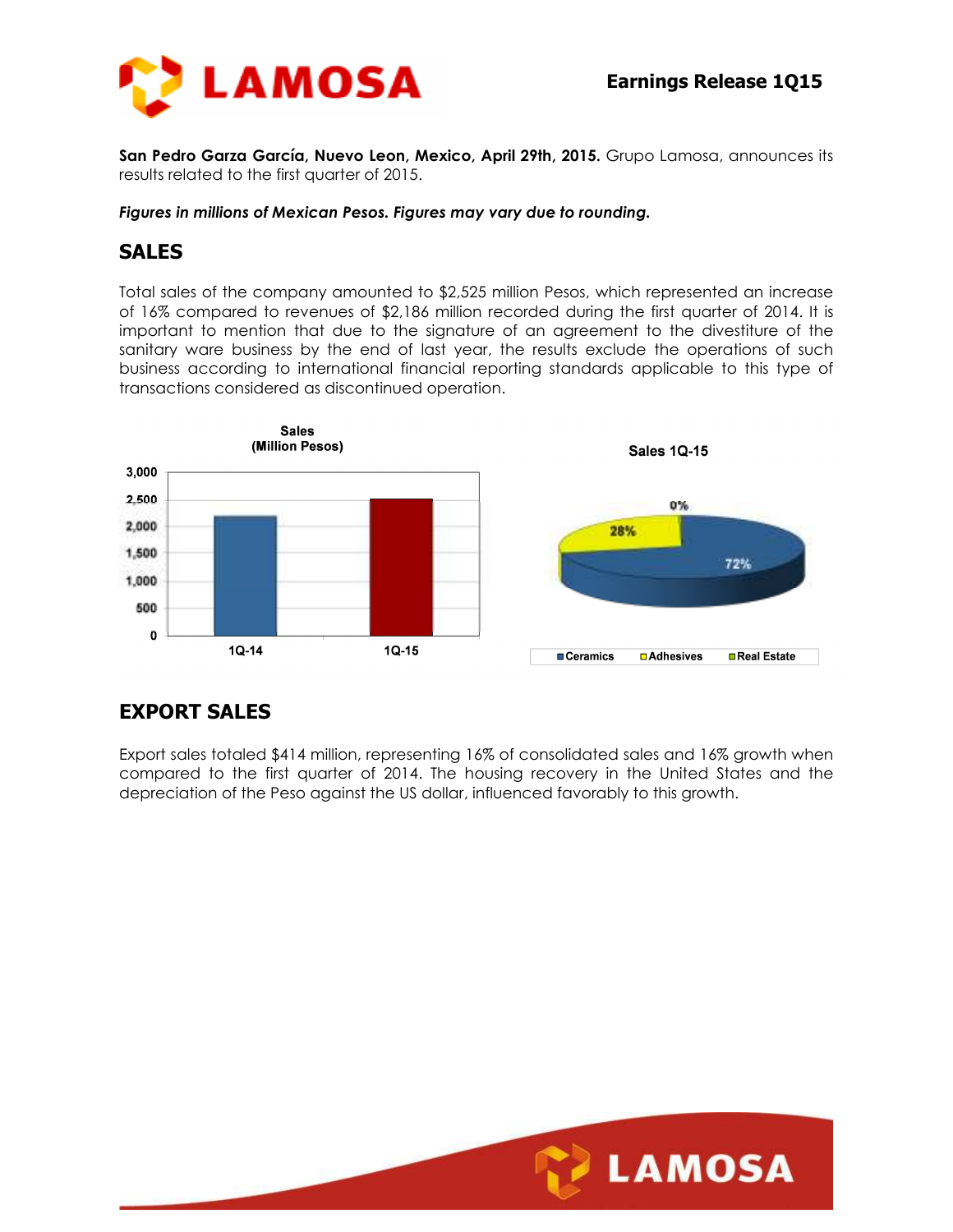





## **PERFORMANCE PER BUSINESS SEGMENT**

|                           | <b>Ceramics</b> |         | <b>Adhesives</b> |         | <b>Real Estate</b> |            |           | <b>Total</b> |            |         |         |            |
|---------------------------|-----------------|---------|------------------|---------|--------------------|------------|-----------|--------------|------------|---------|---------|------------|
|                           | $1Q-14$         | $1Q-15$ | <u>Var</u>       | $1Q-14$ | $1Q-15$            | <b>Var</b> | $10 - 14$ | $1Q-15$      | <u>Var</u> | $1Q-14$ | $1Q-15$ | <u>Var</u> |
| <b>Total Sales</b>        | 1,577           | 1,817   |                  | 610     | 710                |            | 0         | 0            |            | 2.719   | 3,107   |            |
| <b>Intersegment Sales</b> |                 | 0       |                  | -1      | -1                 |            | 0         | 0            |            | $-533$  | $-582$  |            |
| <b>Net Sales</b>          | .577            | 1.817   | 15%              | 610     | 709                | 16%        |           | 0            | 5%         | 2.186   | 2,525   | 16%        |
| <b>EBIT</b>               | 181             | 216     | 19%              | 141     | 164                | 16%        | -2        | $-1$         | $-46%$     | 326     | 377     | 15%        |
| Dep., Amort. & Others     | 78              | 78      | 0%               |         |                    | 4%         | 0         | 0            |            | 101     | 116     | 15%        |
| <b>EBITDA</b>             | 259             | 294     | 14%              | 148     | 171                | 15%        | -2        | нï           | $-46%$     | 427     | 492     | 15%        |
| %                         | 16%             | 16%     |                  | 24%     | 24%                |            |           |              |            | 20%     | 19%     |            |

**Note: Figures in the ceramic division exclude sanitary ware operations, since they are considered to be discontinued operations in accordance with International Financial Reporting Standards.**

## **CERAMIC DIVISION**

Ceramics division sales during the first quarter totaled \$ 1,817 million Pesos, representing 72% of total company revenues and 15% growth.

## **ADHESIVES DIVISION**

Adhesives division sales totaled \$ 709 million Pesos, a figure 16% higher than those posted during the first three months of 2014, and equivalent to 28% of total sales.

## **OPERATING INCOME**

Operating income recorded during the first quarter rose to \$ 377 million Pesos, an amount that represents an increase of 15% when compared to operating income of \$326 million Pesos for the first quarter of 2014.

The Ebitda recorded during the first three months of the year stood at \$492 million Pesos, 15% higher than EBITDA of \$427 million Pesos posted during the same period of 2014.

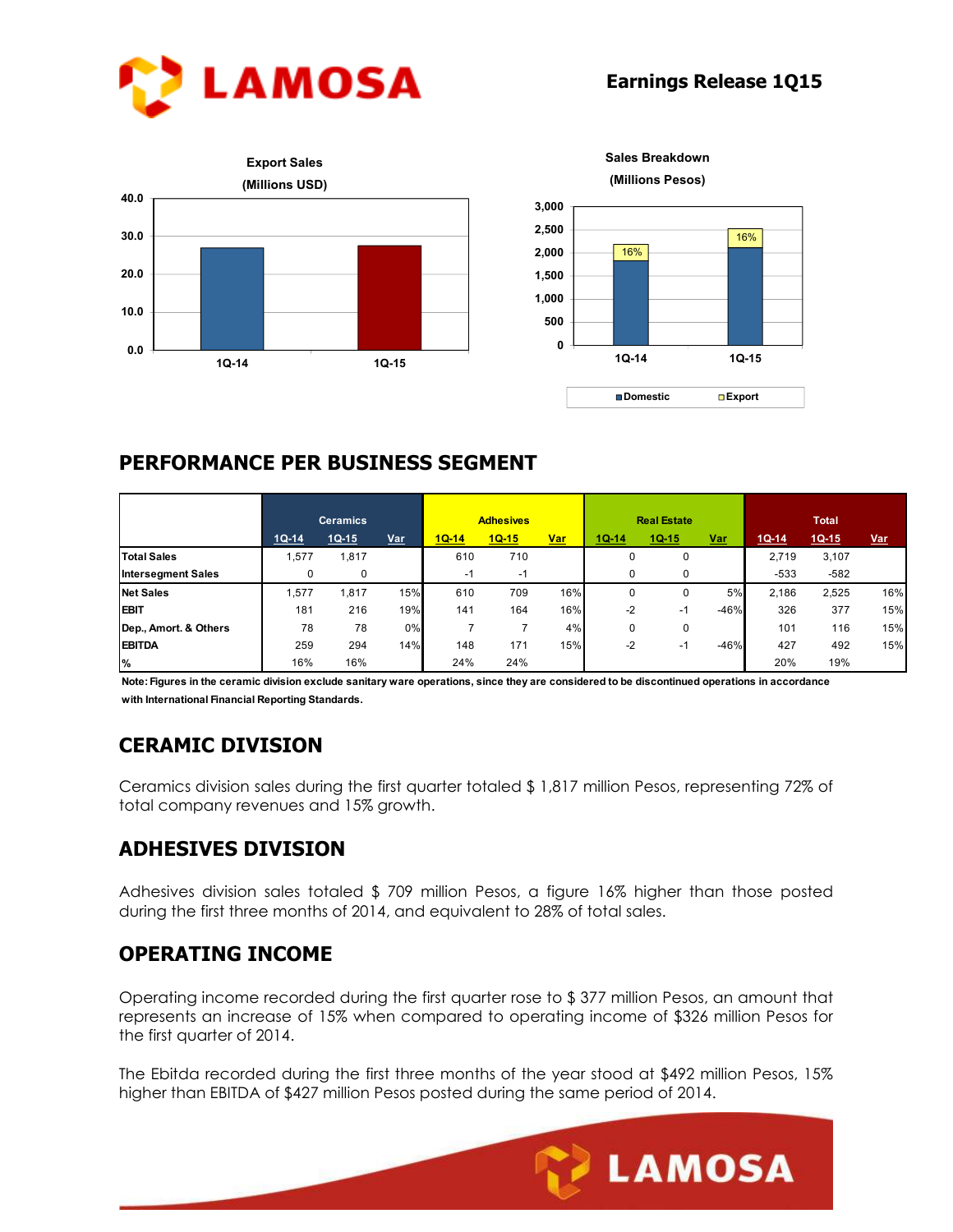



# **NET INCOME**

At the end of the first quarter of 2015, the comprehensive financing cost amounted to \$137 million Pesos, showing an increase of 126% when compared to the \$61 million recorded during the same quarter of 2014. Despite the reduction of 12% observed in financial expenses, devaluation of the Peso against the US Dollar during the first quarter of approximately 3%, involved an exchange loss of \$77 million Pesos, comparing it unfavorably with the exchange gain of \$8 million Pesos posted during the first three months of 2014.

The net income recorded in the first quarter was \$80 million Pesos, amount 55% lower than the net income of \$177 million pesos posted in the same period of 2014. This result was significantly affected by the increase in the comprehensive financing cost mentioned above.